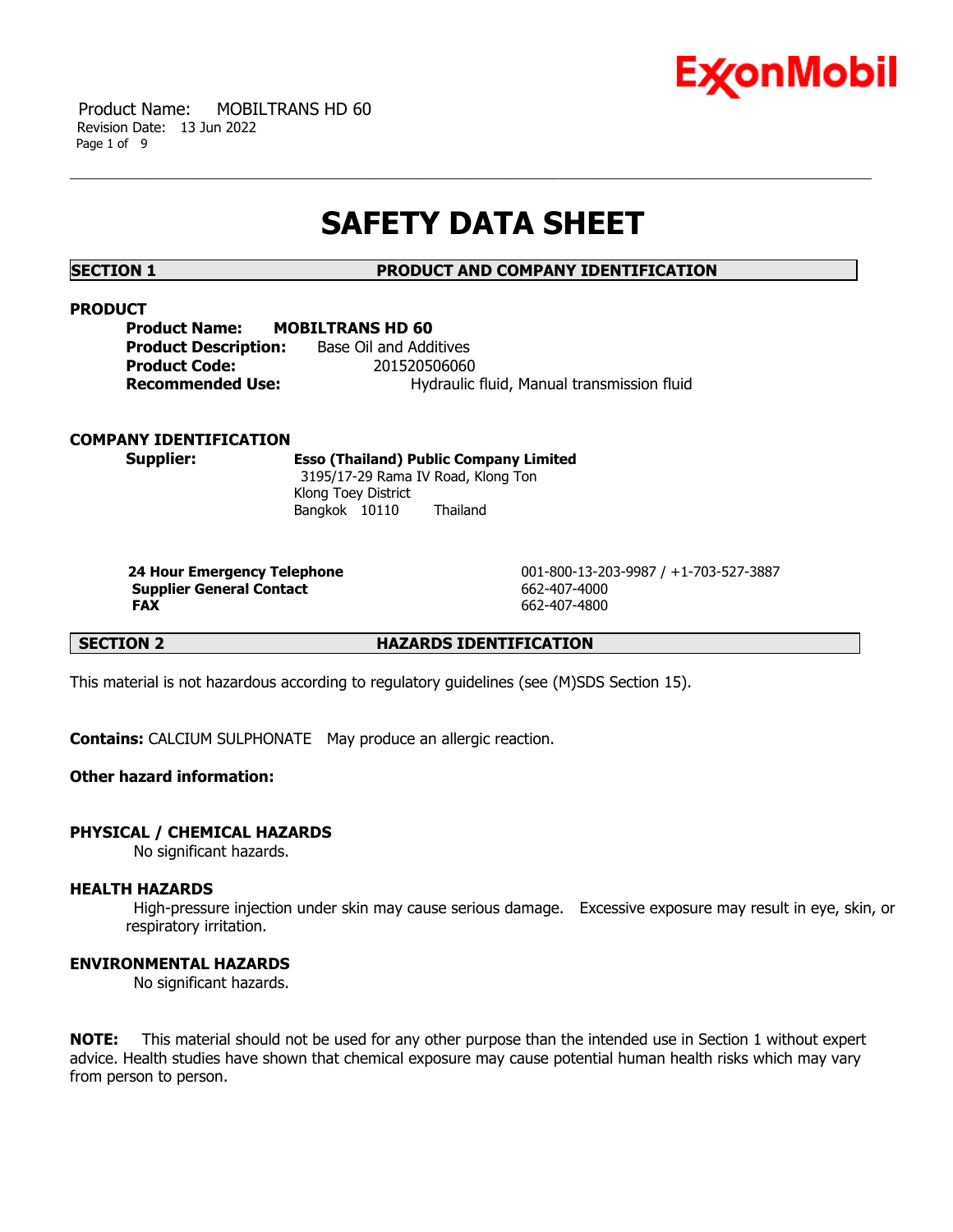

 Product Name: MOBILTRANS HD 60 Revision Date: 13 Jun 2022 Page 2 of 9

# **SECTION 3 COMPOSITION / INFORMATION ON INGREDIENTS**

This material is defined as a mixture.

# **Hazardous Substance(s) or Complex Substance(s) required for disclosure**

| <b>Name</b>                        | CAS#       |                      | <b>GHS Hazard Codes</b> |
|------------------------------------|------------|----------------------|-------------------------|
|                                    |            | <b>Concentration</b> |                         |
|                                    |            |                      |                         |
| <b>CALCIUM SULPHONATE</b>          | 75975-85-8 | $0.1 - < 1\%$        | H317                    |
| <b>ZINC ALKARYLDITHIOPHOSPHATE</b> | 11059-65-7 | $- < 2.5\%$          | H402, H412              |

\* All concentrations are percent by weight unless ingredient is a gas. Gas concentrations are in percent by volume.

#### **SECTION 4 FIRST AID MEASURES**

#### **INHALATION**

Remove from further exposure. For those providing assistance, avoid exposure to yourself or others. Use adequate respiratory protection. If respiratory irritation, dizziness, nausea, or unconsciousness occurs, seek immediate medical assistance. If breathing has stopped, assist ventilation with a mechanical device or use mouth-to-mouth resuscitation.

#### **SKIN CONTACT**

Wash contact areas with soap and water. If product is injected into or under the skin, or into any part of the body, regardless of the appearance of the wound or its size, the individual should be evaluated immediately by a physician as a surgical emergency. Even though initial symptoms from high pressure injection may be minimal or absent, early surgical treatment within the first few hours may significantly reduce the ultimate extent of injury.

# **EYE CONTACT**

Flush thoroughly with water. If irritation occurs, get medical assistance.

#### **INGESTION**

First aid is normally not required. Seek medical attention if discomfort occurs.

#### **NOTE TO PHYSICIAN**

None

# **SECTION 5 FIRE FIGHTING MEASURES**

# **EXTINGUISHING MEDIA**

**Appropriate Extinguishing Media:** Use water fog, foam, dry chemical or carbon dioxide (CO2) to extinguish flames.

**Inappropriate Extinguishing Media:** Straight streams of water

# **FIRE FIGHTING**

**Fire Fighting Instructions:** Evacuate area. Prevent run-off from fire control or dilution from entering streams, sewers or drinking water supply. Fire-fighters should use standard protective equipment and in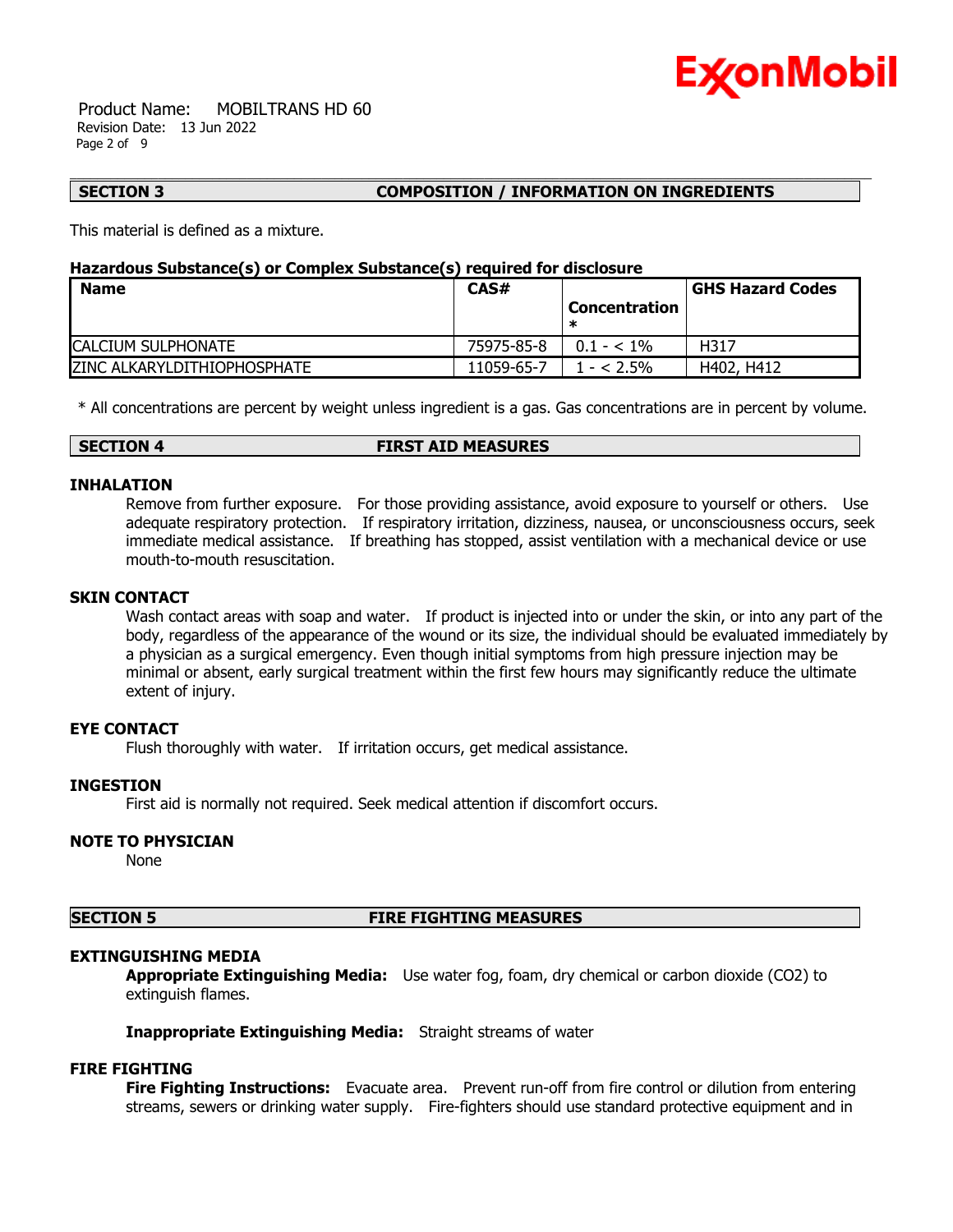

 Product Name: MOBILTRANS HD 60 Revision Date: 13 Jun 2022 Page 3 of 9

> enclosed spaces, self-contained breathing apparatus (SCBA). Use water spray to cool fire exposed surfaces and to protect personnel.

**Unusual Fire Hazards:** Pressurised mists may form a flammable mixture.

**Hazardous Combustion Products:** Aldehydes, Incomplete combustion products, Oxides of carbon, Smoke, Fume, Sulphur oxides

### **FLAMMABILITY PROPERTIES**

**Flash Point [Method]:** >230°C (446°F) [ASTM D-92] **Flammable Limits (Approximate volume % in air):** LEL: 0.9 UEL: 7.0 **Autoignition Temperature:** N/D

# **SECTION 6 ACCIDENTAL RELEASE MEASURES**

### **NOTIFICATION PROCEDURES**

In the event of a spill or accidental release, notify relevant authorities in accordance with all applicable regulations.

#### **PROTECTIVE MEASURES**

Avoid contact with spilled material. See Section 5 for fire fighting information. See the Hazard Identification Section for Significant Hazards. See Section 4 for First Aid Advice. See Section 8 for advice on the minimum requirements for personal protective equipment. Additional protective measures may be necessary, depending on the specific circumstances and/or the expert judgment of the emergency responders.

For emergency responders: Respiratory protection: respiratory protection will be necessary only in special cases, e.g., formation of mists. Half-face or full-face respirator with filter(s) for dust/organic vapor or Self Contained Breathing Apparatus (SCBA) can be used depending on the size of spill and potential level of exposure. If the exposure cannot be completely characterized or an oxygen deficient atmosphere is possible or anticipated, SCBA is recommended. Work gloves that are resistant to hydrocarbons are recommended. Gloves made of polyvinyl acetate (PVA) are not water-resistant and are not suitable for emergency use. Chemical goggles are recommended if splashes or contact with eyes is possible. Small spills: normal antistatic work clothes are usually adequate. Large spills: full body suit of chemical resistant, antistatic material is recommended.

# **SPILL MANAGEMENT**

**Land Spill:** Stop leak if you can do so without risk. Recover by pumping or with suitable absorbent.

**Water Spill:** Stop leak if you can do so without risk. Confine the spill immediately with booms. Warn other shipping. Remove from the surface by skimming or with suitable absorbents. Seek the advice of a specialist before using dispersants.

Water spill and land spill recommendations are based on the most likely spill scenario for this material; however, geographic conditions, wind, temperature, (and in the case of a water spill) wave and current direction and speed may greatly influence the appropriate action to be taken. For this reason, local experts should be consulted. Note: Local regulations may prescribe or limit action to be taken.

# **ENVIRONMENTAL PRECAUTIONS**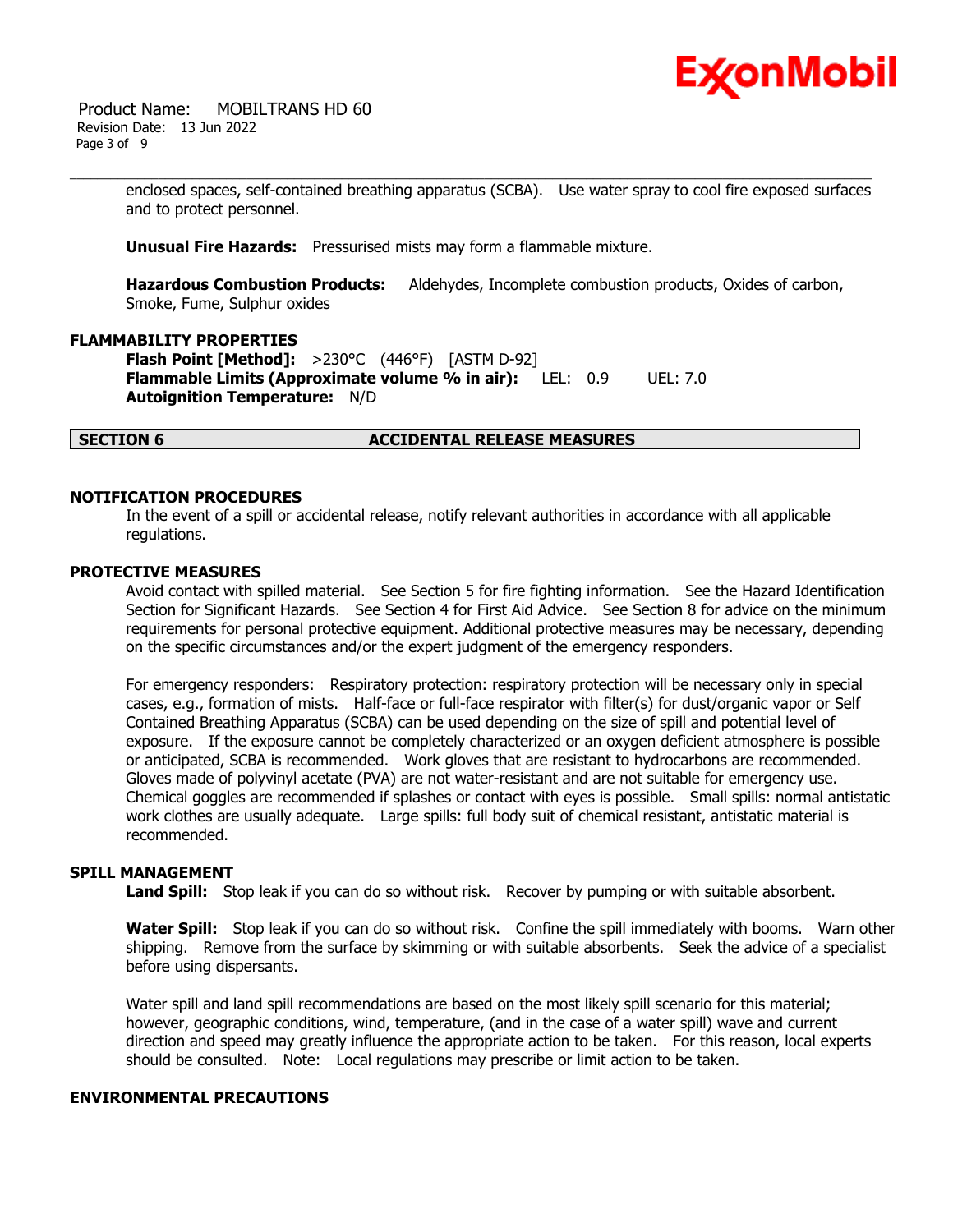

 Product Name: MOBILTRANS HD 60 Revision Date: 13 Jun 2022 Page 4 of 9

> Large Spills: Dyke far ahead of liquid spill for later recovery and disposal. Prevent entry into waterways, sewers, basements or confined areas.

# **SECTION 7 HANDLING AND STORAGE**

### **HANDLING**

Prevent small spills and leakage to avoid slip hazard. Material can accumulate static charges which may cause an electrical spark (ignition source). When the material is handled in bulk, an electrical spark could ignite any flammable vapors from liquids or residues that may be present (e.g., during switch-loading operations). Use proper bonding and/or earthing procedures. However, bonding and earthing may not eliminate the hazard from static accumulation. Consult local applicable standards for guidance. Additional references include American Petroleum Institute 2003 (Protection Against Ignitions Arising out of Static, Lightning and Stray Currents) or National Fire Protection Agency 77 (Recommended Practice on Static Electricity) or CENELEC CLC/TR 50404 (Electrostatics - Code of practice for the avoidance of hazards due to static electricity).

**Static Accumulator:** This material is a static accumulator.

#### **STORAGE**

The type of container used to store the material may affect static accumulation and dissipation. Do not store in open or unlabelled containers. Keep away from incompatible materials.

# **SECTION 8 EXPOSURE CONTROLS / PERSONAL PROTECTION**

**Exposure limits/standards for materials that can be formed when handling this product:** When mists/aerosols can occur the following is recommended:  $5 \text{ mg/m}^3$  - ACGIH TLV (inhalable fraction).

NOTE: Limits/standards shown for guidance only. Follow applicable regulations.

# **ENGINEERING CONTROLS**

The level of protection and types of controls necessary will vary depending upon potential exposure conditions. Control measures to consider:

No special requirements under ordinary conditions of use and with adequate ventilation.

#### **PERSONAL PROTECTION**

Personal protective equipment selections vary based on potential exposure conditions such as applications, handling practices, concentration and ventilation. Information on the selection of protective equipment for use with this material, as provided below, is based upon intended, normal usage.

**Respiratory Protection:** If engineering controls do not maintain airborne contaminant concentrations at a level which is adequate to protect worker health, an approved respirator may be appropriate. Respirator selection, use, and maintenance must be in accordance with regulatory requirements, if applicable. Types of respirators to be considered for this material include:

No special requirements under ordinary conditions of use and with adequate ventilation. Particulate

For high airborne concentrations, use an approved supplied-air respirator, operated in positive pressure mode.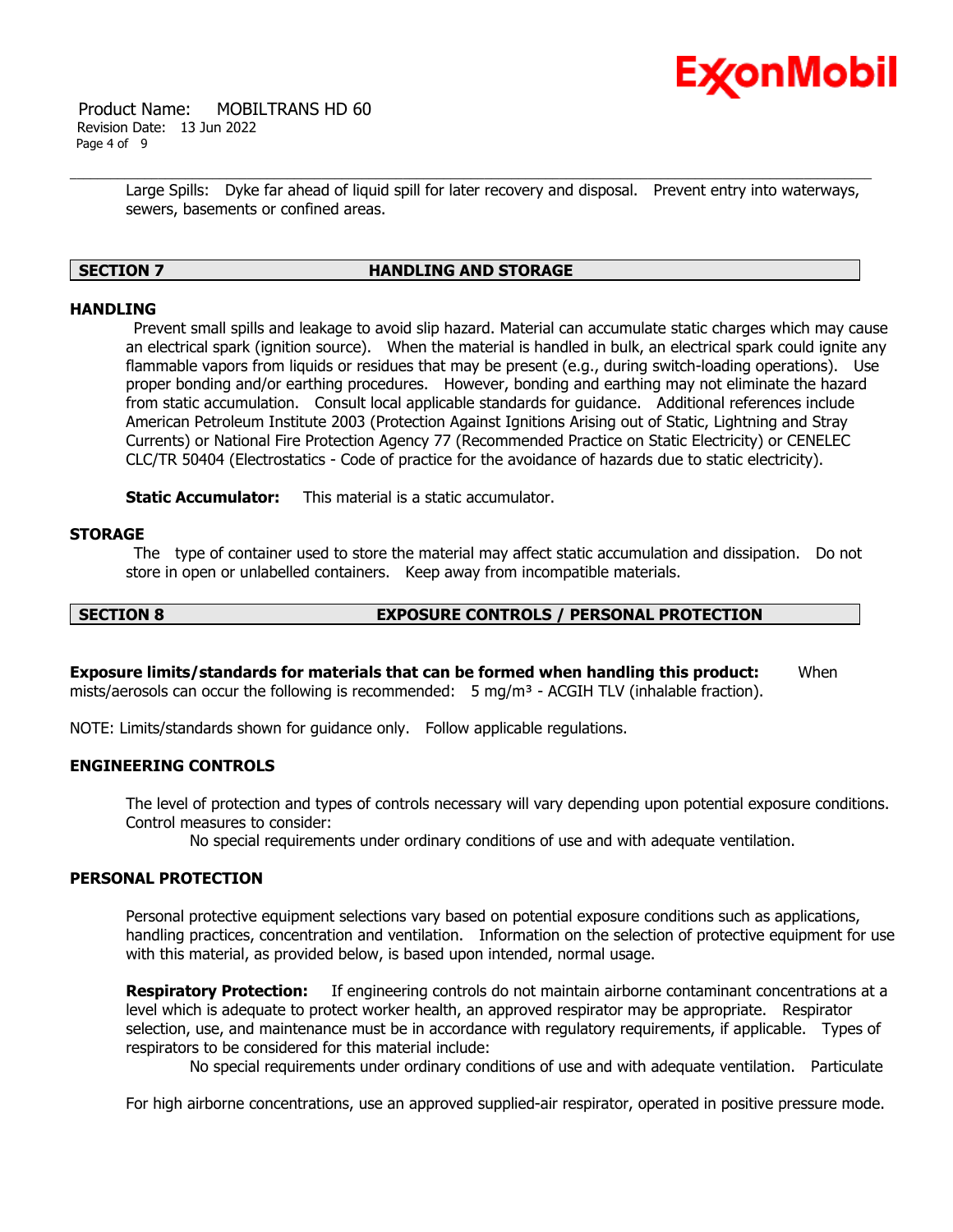

 Product Name: MOBILTRANS HD 60 Revision Date: 13 Jun 2022 Page 5 of 9

> Supplied air respirators with an escape bottle may be appropriate when oxygen levels are inadequate, gas/vapour warning properties are poor, or if air purifying filter capacity/rating may be exceeded.

**Hand Protection:** Any specific glove information provided is based on published literature and glove manufacturer data. Glove suitability and breakthrough time will differ depending on the specific use conditions. Contact the glove manufacturer for specific advice on glove selection and breakthrough times for your use conditions. Inspect and replace worn or damaged gloves. The types of gloves to be considered for this material include:

No protection is ordinarily required under normal conditions of use. Nitrile,Viton

**Eye Protection:** If contact is likely, safety glasses with side shields are recommended.

**Skin and Body Protection:** Any specific clothing information provided is based on published literature or manufacturer data. The types of clothing to be considered for this material include:

No skin protection is ordinarily required under normal conditions of use. In accordance with good industrial hygiene practices, precautions should be taken to avoid skin contact.

**Specific Hygiene Measures:** Always observe good personal hygiene measures, such as washing after handling the material and before eating, drinking, and/or smoking. Routinely wash work clothing and protective equipment to remove contaminants. Discard contaminated clothing and footwear that cannot be cleaned. Practice good housekeeping.

#### **ENVIRONMENTAL CONTROLS**

Comply with applicable environmental regulations limiting discharge to air, water and soil. Protect the environment by applying appropriate control measures to prevent or limit emissions.

## **SECTION 9 PHYSICAL AND CHEMICAL PROPERTIES**

**Note: Physical and chemical properties are provided for safety, health and environmental considerations only and may not fully represent product specifications. Contact the Supplier for additional information.**

#### **GENERAL INFORMATION**

**Physical State:** Liquid **Colour:** Brown **Odour:** Characteristic **Odour Threshold:** N/D

### **IMPORTANT HEALTH, SAFETY, AND ENVIRONMENTAL INFORMATION**

**Relative Density (at 15 °C):** 0.91 **Flammability (Solid, Gas):** N/A **Flash Point [Method]:** >230°C (446°F) [ASTM D-92] **Flammable Limits (Approximate volume % in air):** LEL: 0.9 UEL: 7.0 **Autoignition Temperature:** N/D **Boiling Point / Range:** > 316°C (600°F) **Decomposition Temperature:** N/D **Vapour Density (Air = 1):** > 2 at 101 kPa **Vapour Pressure:** < 0.013 kPa (0.1 mm Hg) at 20 °C **Evaporation Rate (n-butyl acetate = 1):** N/D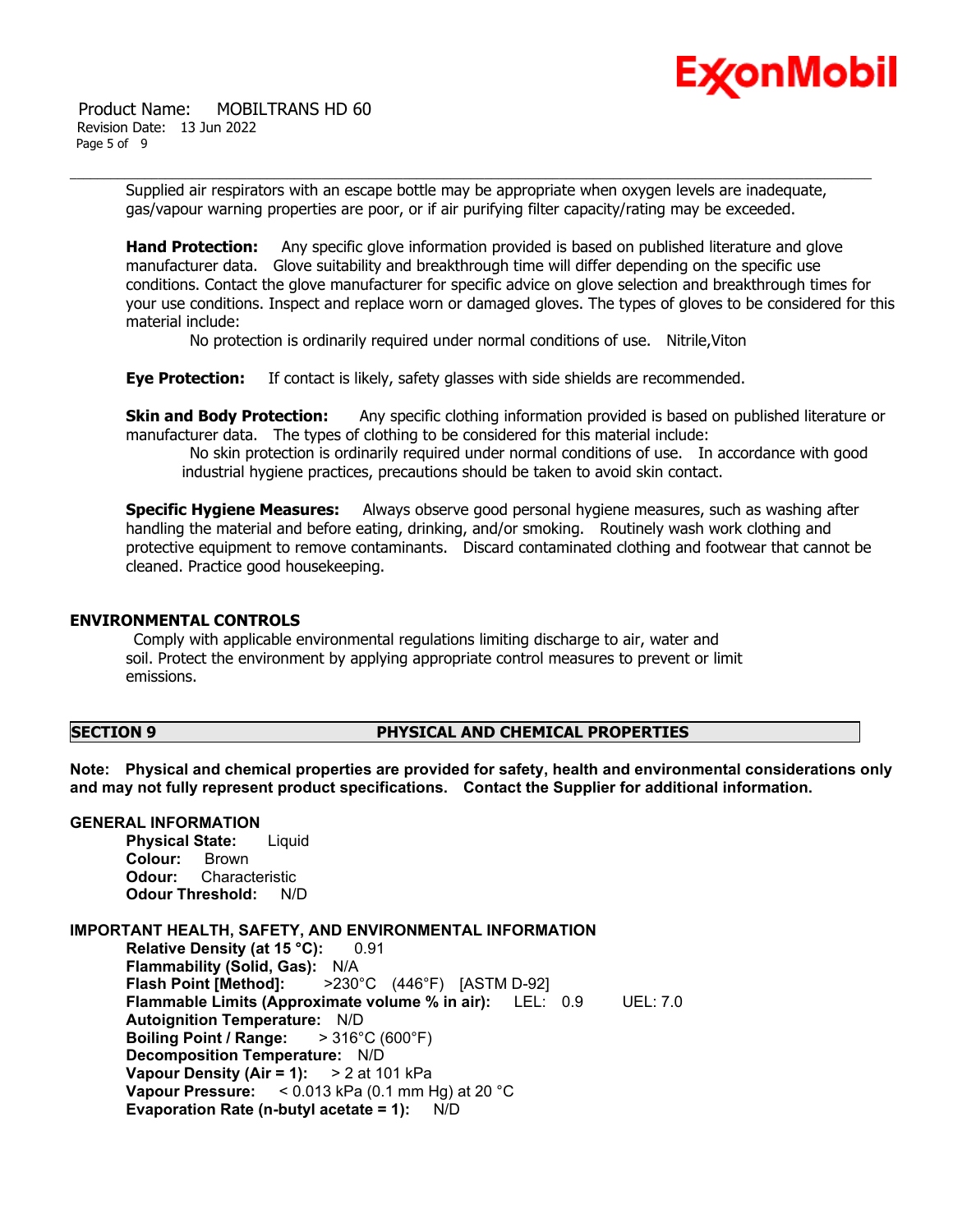

 Product Name: MOBILTRANS HD 60 Revision Date: 13 Jun 2022 Page 6 of 9

> **pH:** N/A **Log Pow (n-Octanol/Water Partition Coefficient):** > 3.5 **Solubility in Water:** Negligible **Viscosity:** 340 cSt (340 mm2/sec) at 40ºC **Oxidizing Properties:** See Hazards Identification Section.

## **OTHER INFORMATION**

**Freezing Point:** N/D **Melting Point: N/A<br>Pour Point: -6°C Pour Point:** -6°C (21°F) **DMSO Extract (mineral oil only), IP-346:** < 3 %wt

### **SECTION 10 STABILITY AND REACTIVITY**

**STABILITY:** Material is stable under normal conditions.

**CONDITIONS TO AVOID:** Excessive heat. High energy sources of ignition.

**MATERIALS TO AVOID:** Strong oxidisers

**HAZARDOUS DECOMPOSITION PRODUCTS:** Material does not decompose at ambient temperatures.

**POSSIBILITY OF HAZARDOUS REACTIONS:** Hazardous polymerization will not occur.

# **SECTION 11 TOXICOLOGICAL INFORMATION**

# **ACUTE TOXICITY**

| <b>Route of Exposure</b>                       | <b>Conclusion / Remarks</b>                                                                      |  |  |  |
|------------------------------------------------|--------------------------------------------------------------------------------------------------|--|--|--|
| <b>Inhalation</b>                              |                                                                                                  |  |  |  |
| Toxicity: No end point data for material.      | Minimally Toxic. Based on assessment of the components.                                          |  |  |  |
| Irritation: No end point data for<br>material. | Negligible hazard at ambient/normal handling temperatures.                                       |  |  |  |
|                                                |                                                                                                  |  |  |  |
| Ingestion                                      |                                                                                                  |  |  |  |
| Toxicity: No end point data for material.      | Minimally Toxic. Based on assessment of the components.                                          |  |  |  |
|                                                |                                                                                                  |  |  |  |
| <b>Skin</b>                                    |                                                                                                  |  |  |  |
| Toxicity: No end point data for material.      | Minimally Toxic. Based on assessment of the components.                                          |  |  |  |
| Irritation: No end point data for<br>material. | Negligible irritation to skin at ambient temperatures. Based on<br>assessment of the components. |  |  |  |
|                                                |                                                                                                  |  |  |  |
| <b>Eye</b>                                     |                                                                                                  |  |  |  |
| Irritation: No end point data for<br>material. | May cause mild, short-lasting discomfort to eyes. Based on<br>assessment of the components.      |  |  |  |

# **OTHER HEALTH EFFECTS FROM SHORT AND LONG TERM EXPOSURE**

Anticipated health effects from sub-chronic, chronic, respiratory or skin sensitization, mutagenicity, reproductive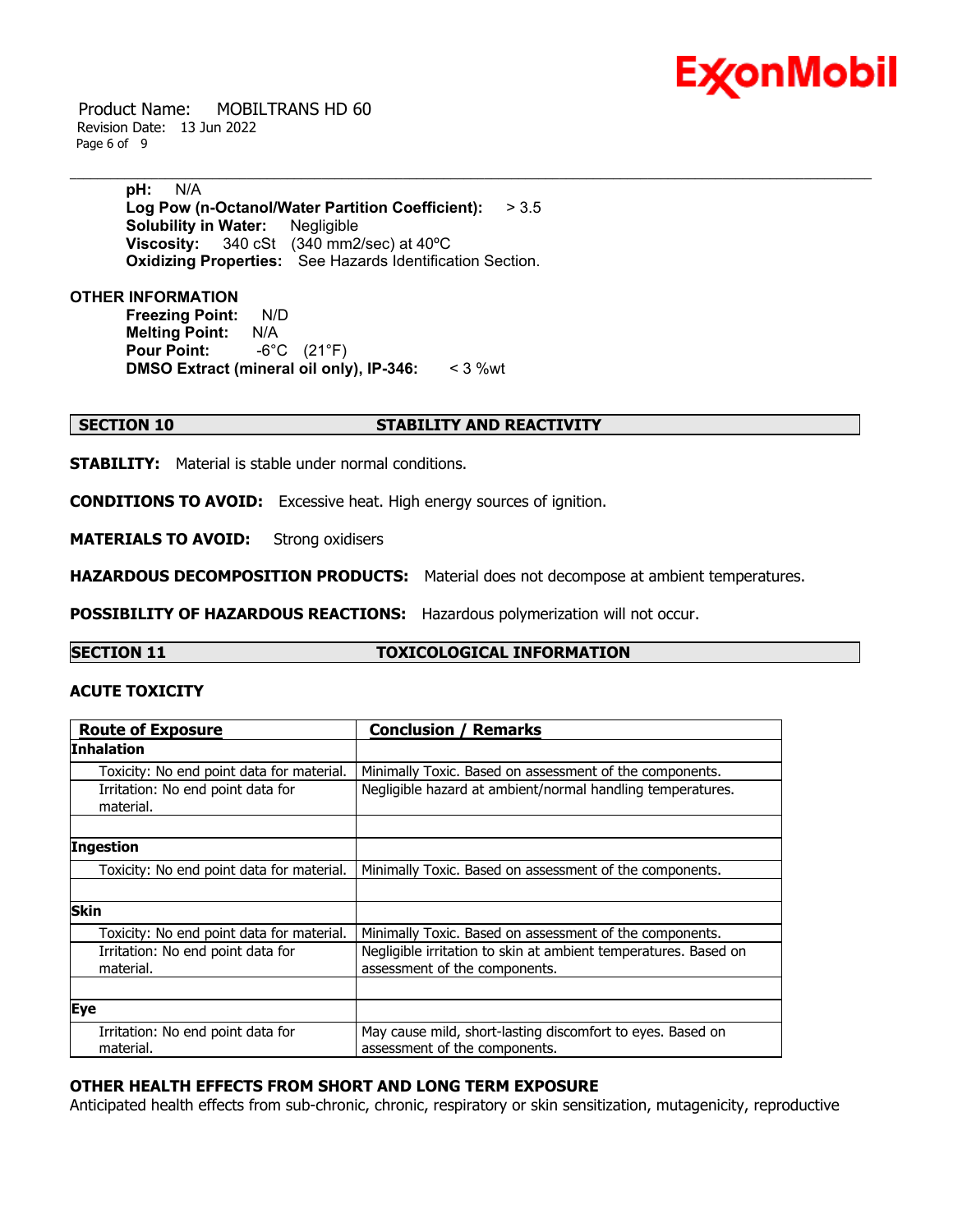

 Product Name: MOBILTRANS HD 60 Revision Date: 13 Jun 2022 Page 7 of 9

toxicity, carcinogenicity, target organ toxicity (single exposure or repeated exposure), aspiration toxicity and other effects based on human experience and/or experimental data.

#### **For the product itself:**

Component concentrations in this formulation would not be expected to cause skin sensitization, based on tests of the components, this formulation, or similar formulations.

### **Contains:**

Base oil severely refined: Not carcinogenic in animal studies. Representative material passes IP-346, Modified Ames test, and/or other screening tests. Dermal and inhalation studies showed minimal effects; lung nonspecific infiltration of immune cells, oil deposition and minimal granuloma formation. Not sensitising in test animals.

# **IARC Classification:**

**The following ingredients are cited on the lists below:** None.

|              | --REGULATORY LISTS SEARCHED-- |               |  |
|--------------|-------------------------------|---------------|--|
| $1 = IARC 1$ | $2 = IARC 2A$                 | $3 = IARC 2B$ |  |

# **SECTION 12 ECOLOGICAL INFORMATION**

The information given is based on data for the material, components of the material, or for similar materials, through the application of bridging principals.

#### **ECOTOXICITY**

Material -- Not expected to be harmful to aquatic organisms.

#### **MOBILITY**

 Base oil component -- Low solubility and floats and is expected to migrate from water to the land. Expected to partition to sediment and wastewater solids.

# **PERSISTENCE AND DEGRADABILITY**

#### **Biodegradation:**

Base oil component -- Expected to be inherently biodegradable

#### **BIOACCUMULATION POTENTIAL**

 Base oil component -- Has the potential to bioaccumulate, however metabolism or physical properties may reduce the bioconcentration or limit bioavailability.

# **SECTION 13 DISPOSAL CONSIDERATIONS**

Disposal recommendations based on material as supplied. Disposal must be in accordance with current applicable laws and regulations, and material characteristics at time of disposal.

# **DISPOSAL RECOMMENDATIONS**

Product is suitable for burning in an enclosed controlled burner for fuel value or disposal by supervised incineration at very high temperatures to prevent formation of undesirable combustion products. Protect the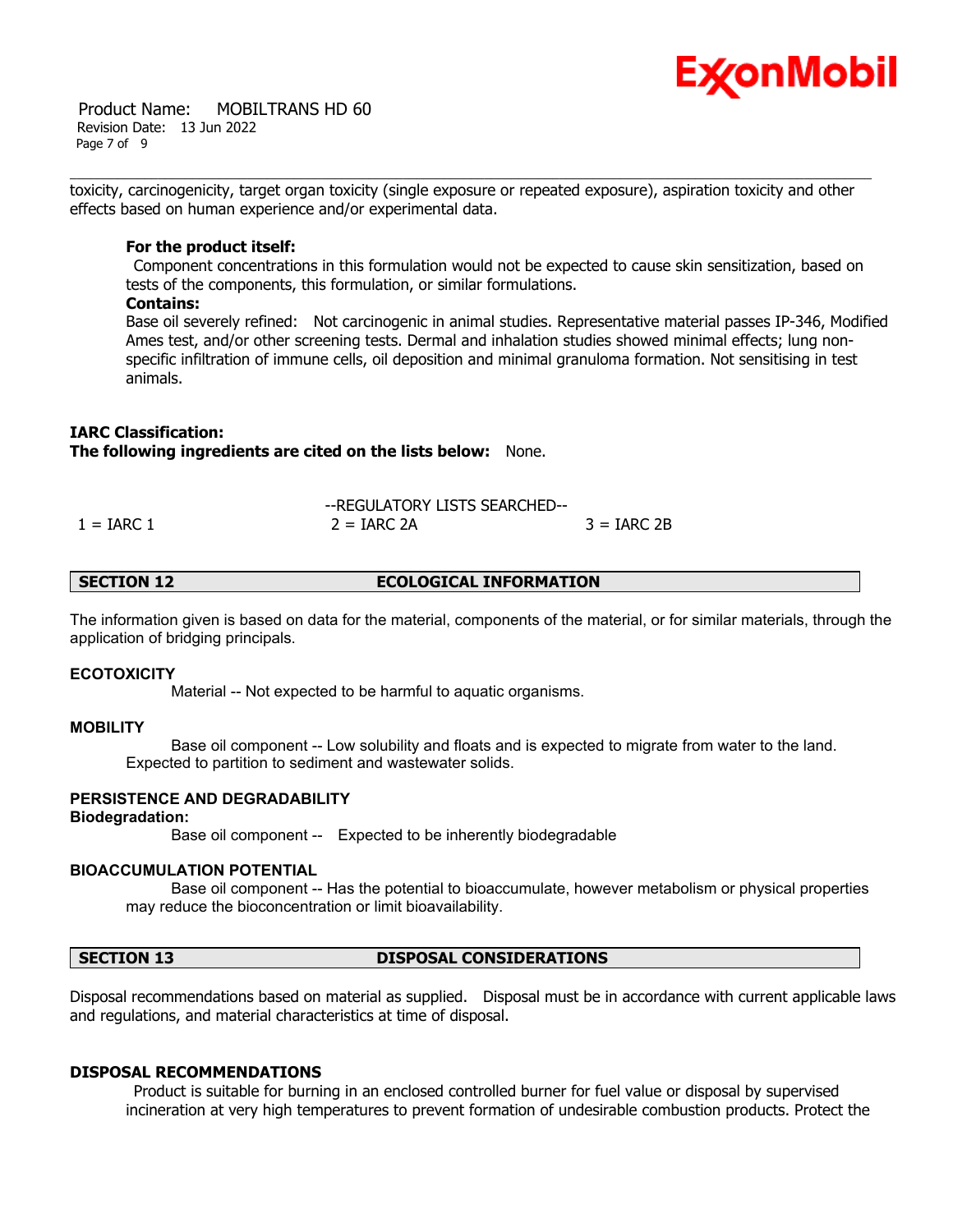

 Product Name: MOBILTRANS HD 60 Revision Date: 13 Jun 2022 Page 8 of 9

> environment. Dispose of used oil at designated sites. Minimize skin contact. Do not mix used oils with solvents, brake fluids or coolants.

**Empty Container Warning** Empty Container Warning (where applicable): Empty containers may contain residue and can be dangerous. Do not attempt to refill or clean containers without proper instructions. Empty drums should be completely drained and safely stored until appropriately reconditioned or disposed. Empty containers should be taken for recycling, recovery, or disposal through suitably qualified or licensed contractor and in accordance with governmental regulations. DO NOT PRESSURISE, CUT, WELD, BRAZE, SOLDER, DRILL, GRIND, OR EXPOSE SUCH CONTAINERS TO HEAT, FLAME, SPARKS, STATIC ELECTRICITY, OR OTHER SOURCES OF IGNITION. THEY MAY EXPLODE AND CAUSE INJURY OR DEATH.

# **SECTION 14 TRANSPORT INFORMATION**

**LAND** : Not Regulated for Land Transport

**SEA (IMDG):** Not Regulated for Sea Transport according to IMDG-Code

**Marine Pollutant:** No

**AIR (IATA):** Not Regulated for Air Transport

### **SECTION 15 REGULATORY INFORMATION**

This material is not considered hazardous according to the classification criteria of the Hazard Classification and Communication System for Hazardous Materials BE 2555.

# **REGULATORY STATUS AND APPLICABLE LAWS AND REGULATIONS**

**Hazardous Substance Act BE2535:** Regulated

**Listed or exempt from listing/notification on the following chemical inventories :** AIIC, DSL, ENCS, IECSC, ISHL, KECI, PICCS, TCSI, TSCA

# **SECTION 16 OTHER INFORMATION**

# **N/D = Not determined, N/A = Not applicable**

**KEY TO THE H-CODES CONTAINED IN SECTION 3 OF THIS DOCUMENT (for information only):**

H317: May cause allergic skin reaction; Skin Sensitisation, Cat 1

H402: Harmful to aquatic life; Acute Env Tox, Cat 3

H412: Harmful to aquatic life with long lasting effects; Chronic Env Tox, Cat 3

# **THIS SAFETY DATA SHEET CONTAINS THE FOLLOWING REVISIONS:**

Composition: Component Table information was modified. Section 02: GHS Sensitizer Statement information was modified.